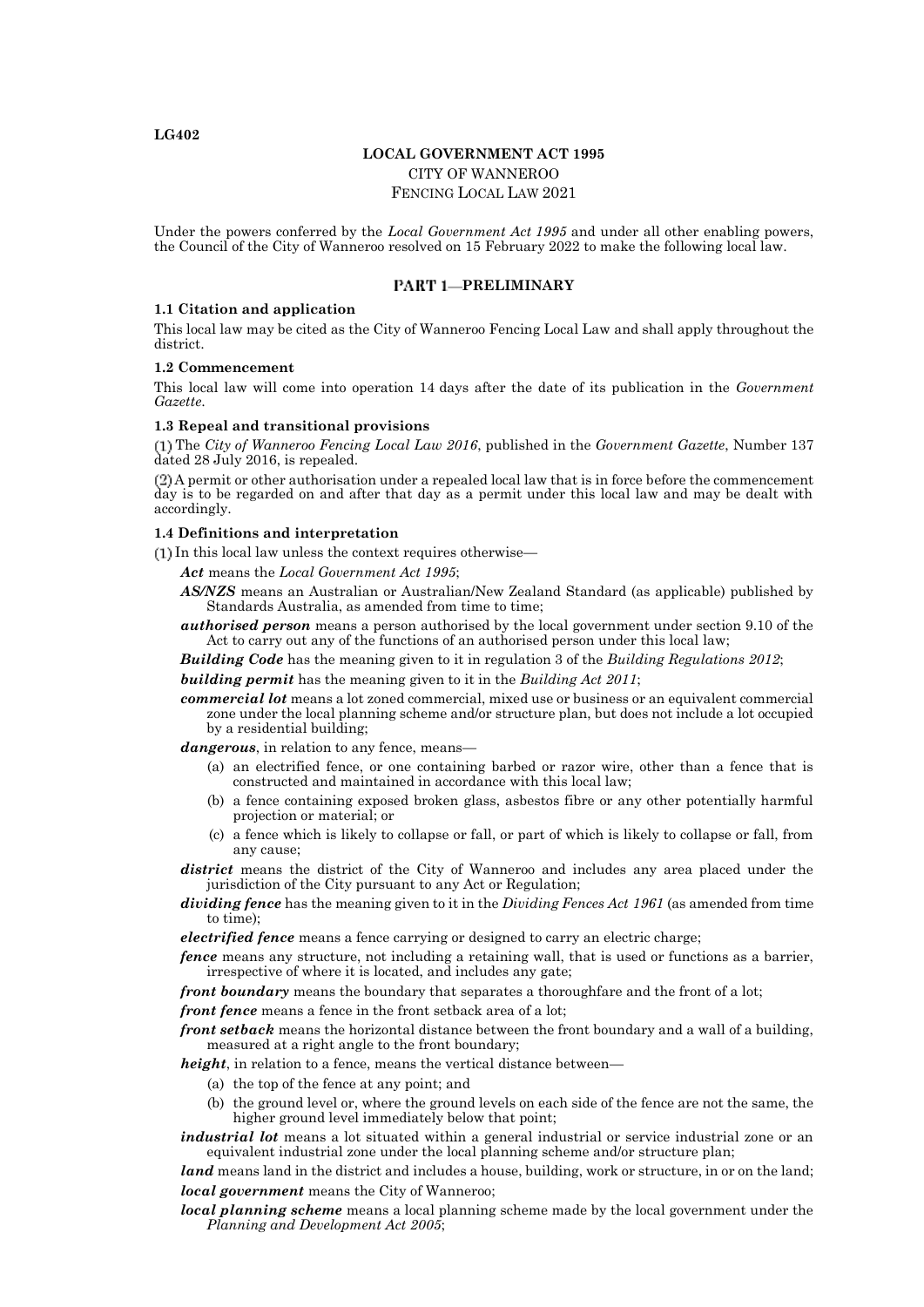*lot* has the meaning given to it in the *Planning and Development Act 2005*;

*occupier* where used in relation to land means the person by whom or on whose behalf the land is actually occupied or, if there is no occupier, the person entitled to possession of the land;

*open fence* means a fence—

- (a) that has continuous vertical or horizontal gaps of 50 mm or greater width comprising not less than one third of the total surface area; or
- (b) that has continuous vertical or horizontal gaps less than 50 mm in width, comprising at least one half of the total surface area in aggregate; or
- (c) that has a surface offering equal or lesser obstruction to view; and
- (d) the lower portion of which may be closed up to a height of 1.2 m above the natural ground level measured from the primary street side of the fence;
- *owner*, for the purposes of the definition of 'dividing fence', has the meaning given to it in the *Dividing Fences Act 1961*;

*owner*, for all other purposes, has the meaning given to it in the Act;

*penalty unit* has the meaning given to it in the *City of Wanneroo Penalty Units Local Law 2015*;

*person* means any natural person, company, public body, association or body of persons, corporate or unincorporated and includes an owner, occupier, licensee and permit holder (as applicable), but does not include the local government;

*public place* means a place to which the public has access;

- *reserve* means land (including a parkland or foreshore) in or adjoining the district that is—
	- (a) set apart for the use and enjoyment of the public; or
		- (b) acquired for public purposes and vested in or under the care, control and management of the local government;

*residential lot* means any lot—

- (a) situated within a residential, special residential or smart growth community zone as classified by the local planning scheme and/or structure plan; or
- (b) which is or will be predominantly used for residential purposes; but does not include a rural lot;
- *retaining wall* means any structure which prevents the movement of soil in order to allow ground levels of different elevations to exist adjacent to one another;
- *rural lot* means any lot situated within a general rural, special rural, rural resource, rural community, landscape enhancement or an equivalent rural zone as classified by the local planning scheme;
- *structure plan* has the meaning given to it in the local planning scheme;

*sufficient fence* means a fence described in section 2.2;

- *thoroughfare* has the meaning given to it in the Act, but does not include a private thoroughfare which is not under the management or control of the local government; and
- *uniform fence* means a fence erected by a developer or subdivider in accordance with a subdivision approval which divides a residential lot from a public place such as a pedestrian access way, public open space or road reserve.

Any other expression used in this local law and not defined herein shall have the meaning given to it in the Act or the *Dividing Fences Act 1961* (as applicable).

### **1.5 Relationship with other laws**

In the event of any inconsistency between the provisions of a local planning scheme and the provisions of this local law, the provisions of the local planning scheme will prevail.

Except as described below, nothing in this local law affects the need for compliance, in respect of a fence, with any relevant provisions—

- (a) of a local planning scheme; and
- (b) that apply if a building permit is required for a fence under the *Building Act 2011* or *Building Regulations 2012*.

A dividing fence constructed and maintained as a sufficient fence under this local law does not require a building permit.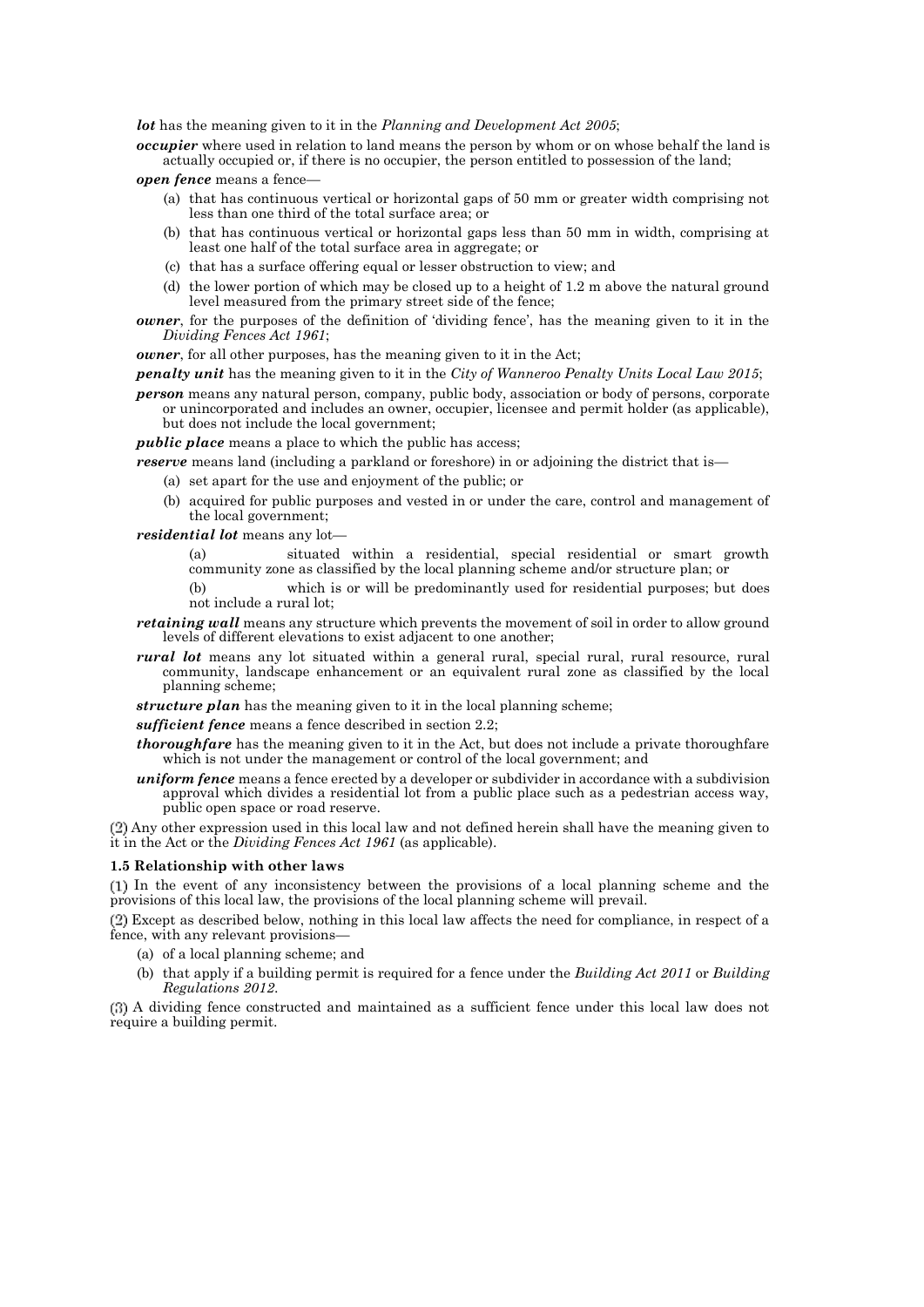## **FART 2-FENCING GENERAL**

## **2.1 Dividing fences**

Unless by agreement between the owners of adjoining lots, a person must—

- (a) not construct or alter a dividing fence on a lot so that it does not satisfy the requirements for a sufficient fence as set out in this local law;
- (b) not attach anything to a dividing fence;
- (c) maintain a dividing fence in a condition which satisfies the requirements of a sufficient fence; or
- (d) not alter the level of the ground adjoining the boundary so as to change the height of a dividing fence unless the dividing fence is altered, reconstructed or relocated so as to satisfy the requirements of a sufficient fence.

An agreement in respect of a dangerous fence is taken not to be an agreement between owners of adjoining lots for the purposes of section 2.1(1) of this local law.

Without limiting section 1.5, an agreement between the owners of adjoining lots does not negate the need to obtain approval under any other written law.

### **2.2 Sufficient fence**

 $(1)$  Subject to subsections  $(2)$  and  $(3)$ , a sufficient fence—

- (a) on a residential lot is a dividing fence constructed and maintained in accordance with the requirements of Schedule 1.
- (b) on a commercial lot or an industrial lot is a dividing fence constructed and maintained in accordance with the requirements of Schedule 2; and
- (c) on a rural lot is a dividing fence constructed and maintained in accordance with the requirements of Schedule 3.

Where a fence is constructed on or near the boundary between a residential lot and any of the following—

- (a) an industrial lot;
- (b) a commercial lot; or
- (c) a rural lot,

a sufficient fence is a dividing fence constructed and maintained in accordance with the requirements of Schedule 1.

- Where—
	- (a) the zoning of a lot is changed from 'Rural' to 'Residential' under a local planning scheme; and
	- (b) immediately before that zoning change a dividing fence on that lot is a sufficient fence,

the requirements of Schedule 1 will not apply to that dividing fence until a residential use becomes the predominant use for that lot.

A dividing fence or any fence lawfully erected prior to this local law coming into operation constitutes a sufficient fence.

### **2.3 Fencing within the front setback area**

On a residential lot, a front fence shall be constructed of face finished brick, concrete, stone or timber palings, or a combination of the aforementioned materials or similar (but excluding fibre cement sheeting or sheet metal), that complement the dwelling and do not detract from the streetscape.

On an industrial lot, a fence erected within the front setback area shall be constructed and maintained as an open fence and not exceed a height of 2.4m.

- $(3)$  On a rural lot, a front fence shall be—
	- (a) not greater than 1.2m in height; or
	- (b) if greater than 1.2m in height, constructed and maintained as an open fence and must not exceed 1.8m in height.

### **2.4 Sightlines at vehicle access point**

A fence adjacent to any vehicle access point, or where two streets intersect, must be truncated with the minimum dimension of the truncation being 1.5m or the fence reduced in height to no more than 0.75m.

### **2.5 Maintenance of fences**

 $(1)$  This section applies to a fence that is—

- (a) a front fence; or
- (b) a fence that separates a lot and a thoroughfare.

An owner or occupier of a lot on which a fence is constructed must maintain the fence in good condition so as to prevent it from becoming dangerous, dilapidated, unsightly, or prejudicial to the amenity of the locality.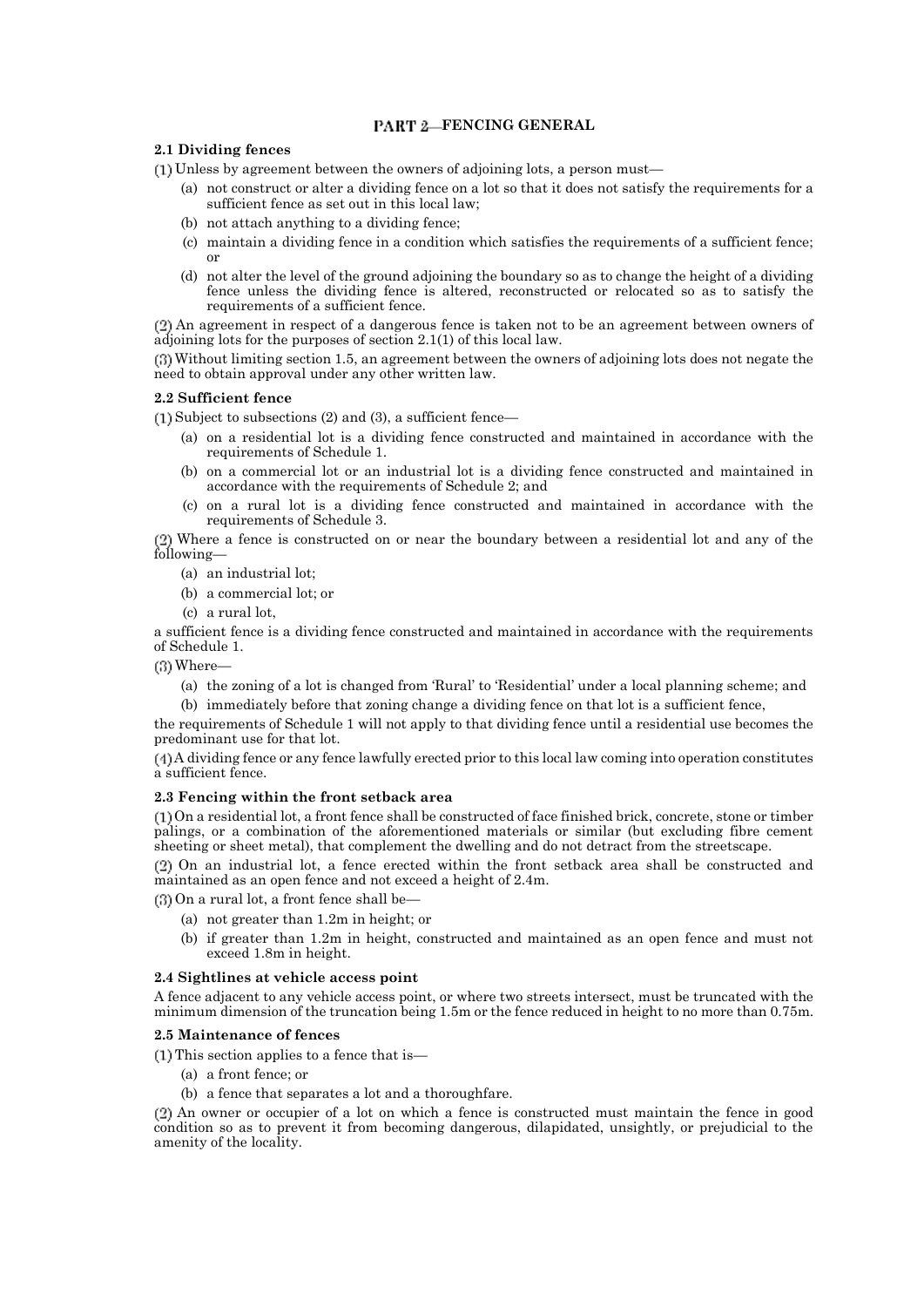An owner or occupier of a lot adjacent to a uniform fence must, where that fence is damaged, dilapidated or in need of repair, ensure that—

- (a) it is repaired or replaced with the same or similar materials with which it was first constructed; and
- (b) so as far as practicable the repaired or replaced section is the same, including of same height, as the original fence.

## **2.6 Prohibited fencing materials**

In constructing or maintaining a fence a person must not use—

- (a) except where specifically allowed by this local law, broken glass or any other potentially harmful projection or material;
- (b) asbestos fibre;
- (c) any material that is likely to collapse or fall, or part of which is likely to collapse or fall, from any cause; or
- (d) pre-used materials, unless they are painted or treated to the satisfaction of the local government.

## **2.7 Gates in fences**

A person must not construct or maintain on a lot a gate in a fence, unless the gate opens—

- (a) into the subject lot; or
- (b) by sliding parallel on the inside of the fence, which it forms part of, when closed.

## **BARBED AND RAZOR WIRE FENCES**

### **3.1 Barbed and razor wire fences**

On a residential lot or any other lot abutting such a lot, a person shall not erect or affix to any fence any barbed wire, razor wire or other material with spiked or jagged projections.

On an industrial lot or a commercial lot, a person shall not erect or affix to any fence bounding that lot any barbed wire, razor wire or other materials with spiked or jagged projections unless the wire or materials are not less than 2.0m from ground level.

If the posts which carry the barbed wire, razor wire or other materials referred to in subsection (2) are angled towards the outside of the lot bounded by the fence, the face of the fence must be set back from the lot boundary a sufficient distance to ensure that the angled posts, barbed wire or other material do not encroach on adjoining land.

On a rural lot, a person shall not place or affix barbed wire upon a fence on that lot where the fence is adjacent to a thoroughfare or other public place unless the barbed wire is fixed to the side of the fence posts furthest from the thoroughfare or other public place.

## **FART 4-ELECTRIFIED FENCES**

## **4.1 Electrified fences**

On a residential lot or commercial lot or any other lot abutting such a lot, a person shall not erect or affix an electrified fence.

 $(2)$  On a rural lot or industrial lot, an electrified fence shall—

- (a) comply with any applicable AS/NZS;
- (b) comply with any requirements of Western Power; and
- (c) be inoperable during the hours of business, if any.

## **PART 5-ENFORCEMENT**

## **5.1 Offences and general penalty**

A person who fails to do anything required or directed to be done under this local law, or who does anything which under this local law that person is prohibited from doing, commits an offence.

A person who commits an offence under this local law is liable, on conviction, to a penalty not less than \$500 and not exceeding \$5,000 and, if the offence is of a continuing nature, to an additional daily penalty not exceeding \$500 for each day or part of a day during which the offence has continued.

## **5.2 Prescribed offences**

An offence against a section of this local law specified in Schedule 4 is a prescribed offence for the purposes of section 9.16 of the Act.

The number of modified penalty units for a prescribed offence is that specified in the fourth column of Schedule 4.

If this local law expresses a modified penalty as a number of penalty units, the monetary value of the modified penalty is the number of dollars obtained by multiplying the value of the penalty unit by the number of penalty units.

## **5.3 Form of infringement notices**

For the purposes of this local law—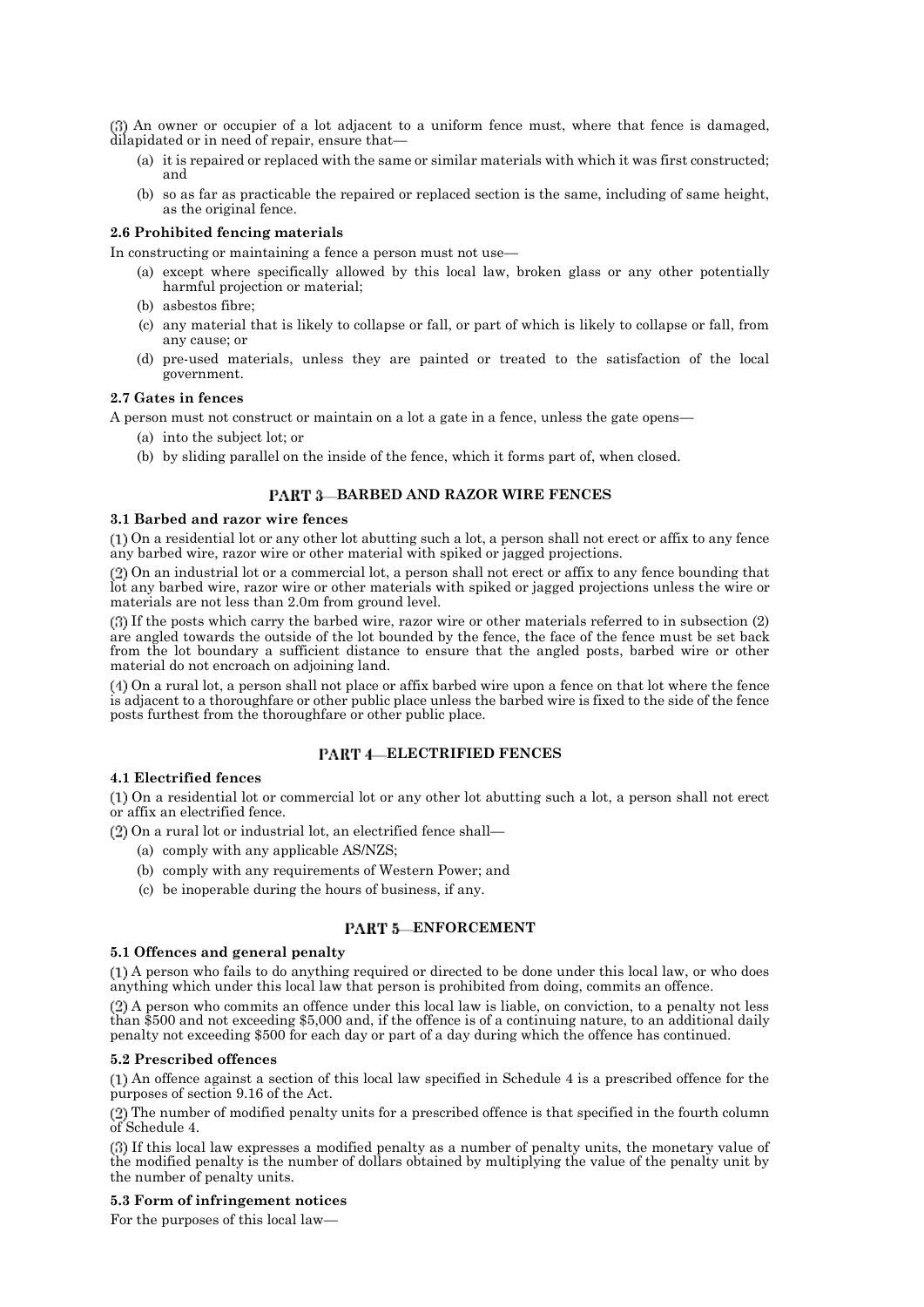$(1)$  the form of the infringement notice referred to in section 9.16 of the Act is Form 2 in Schedule 1 of the *Local Government (Functions and General) Regulations 1996*; and

the form of the infringement withdrawal notice referred to in section 9.20 of the Act is Form 3 in Schedule 1 of the *Local Government (Functions and General) Regulations 1996*.

## **Schedule 1**

————

 $(section 2.2(1)(a))$ 

## **A SUFFICIENT FENCE ON A RESIDENTIAL LOT BEHIND THE FRONT SETBACK**

- 1. This Schedule does not apply to a uniform fence or a front fence.
- 2. Refer to section 2.3 of this local law for fences within the front setback area.
- 3. On a residential lot, a sufficient fence is a dividing fence that—
	- (a) is constructed of—
		- (i) corrugated fibre-reinforced pressed cement sheeting;
		- (ii) timber palings;
		- (iii) masonry (including brick, stone or concrete);
		- (iv) factory coloured sheet metal post and panelled fence;
		- (v) PVC panel (eg. Duralock); or
		- (vi) any combination of the materials described in paragraphs (i)-(v); and
	- (b) is between 1.75m and 1.85m in height; and
	- (c) where constructed of masonry, is in accordance with AS/NZS for masonry construction that has been adopted by the Building Code at the time of construction.

### **Schedule 2**

————

 $(section 2.2(1)(b))$ 

#### **A SUFFICIENT FENCE ON A COMMERCIAL LOT OR INDUSTRIAL LOT**

- 1. This Schedule does not apply to a uniform fence or a front fence.
- 2. Refer to section 2.3 of this local law for fences within the front setback area.
- 3. On a commercial lot or industrial lot, a sufficient fence is a dividing fence that—
	- (a) is constructed of—
		- (i) link mesh, chain mesh or steel mesh and is no higher than 2.0m, unless it is topped with up to three strands of barbed wire to a total height of no more than 2.4m;.
		- (ii) fibre reinforced cement sheets;
		- (iii) painted or galvanized steel or aluminium sheeting; or
		- (iv) timber or masonry (including brick, stone or concrete); and
	- (b) is no more than 2.4m in height; and
	- (c) where constructed of masonry, is in accordance with AS/NZS for masonry construction that has been adopted by the Building Code at the time of construction.

## **Schedule 3**

————

(section  $2.2(1)(c)$ )

## **A SUFFICIENT FENCE ON A RURAL LOT**

————

- 1. This Schedule does not apply to a uniform fence or a front fence.
- 2. On a rural lot, a sufficient fence is a dividing fence that—
	- (a) is at least 1.2m in height; and
	- (b) is constructed of posts and wire.